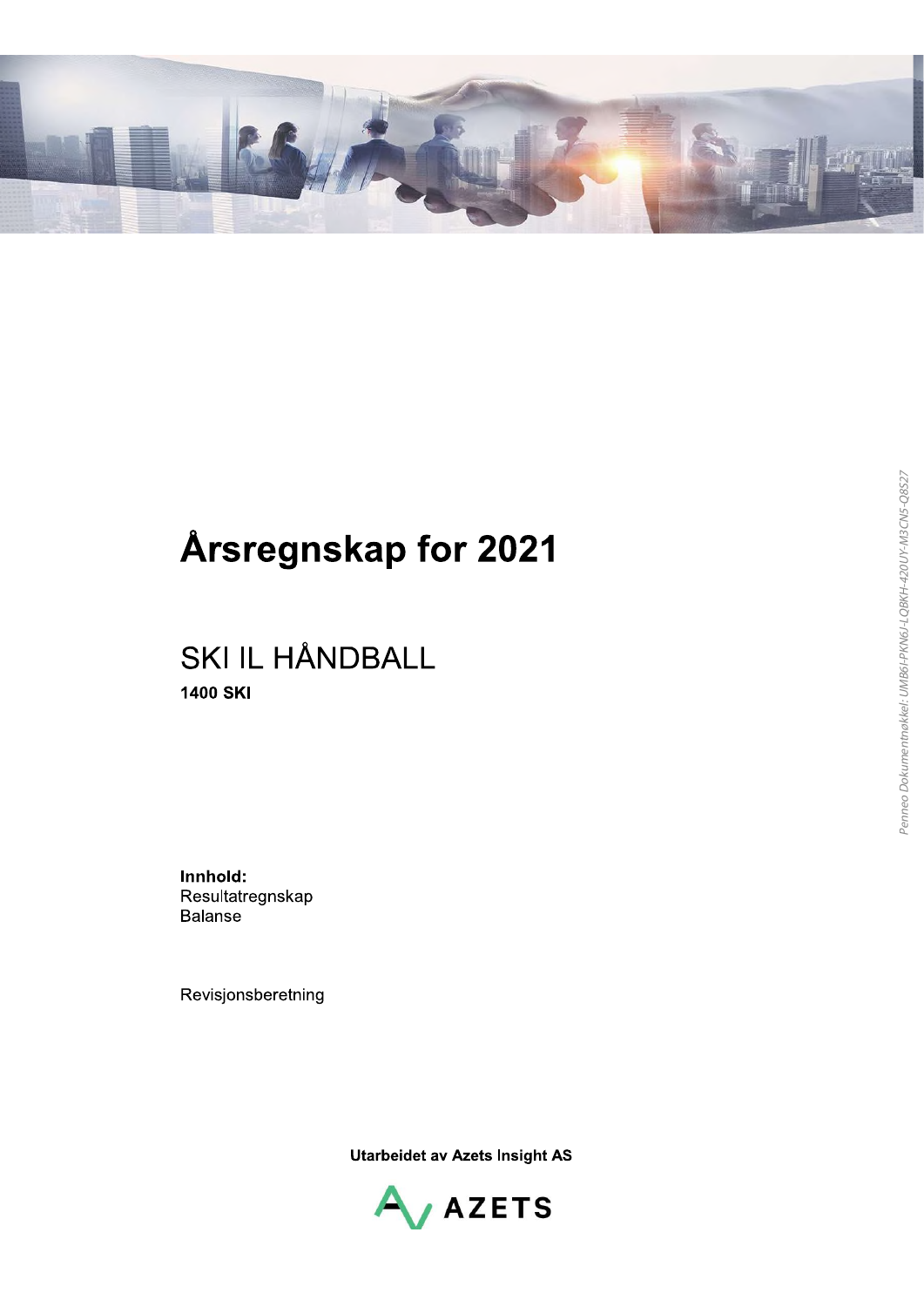# Resultatregnskap for 2021<br>SKI IL HÅNDBALL

|                                                       | <b>Note</b> | 2021        | 2020        |
|-------------------------------------------------------|-------------|-------------|-------------|
| Salgsinntekt                                          |             | 2 550 832   | 2 600 063   |
| Annen driftsinntekt                                   |             | 2 560 965   | 2 481 620   |
| Sum driftsinntekter                                   | 1, 2        | 5 111 797   | 5 081 682   |
| Varekostnad                                           | 3, 8        | (99 102)    | (240 167)   |
| Lønnskostnad                                          | 5, 6        | (1390049)   | (1533062)   |
| Avskrivning på driftsmidler og immaterielle eiendeler | 19          | (16588)     | (11 511)    |
| Annen driftskostnad                                   | 8, 18       | (2947854)   | (3334910)   |
| Sum driftskostnader                                   |             | (4453594)   | (5 119 650) |
| <b>Driftsresultat</b>                                 |             | 658 203     | (37968)     |
| Annen renteinntekt                                    |             | 3 3 2 1     | 6997        |
| Sum finansinntekter                                   | 9           | 3 3 2 1     | 6997        |
| Annen rentekostnad                                    |             | $\mathbf 0$ | (8)         |
| Annen finanskostnad                                   |             | 0           | (5949)      |
| Sum finanskostnader                                   | 9           | 0           | (5957)      |
| <b>Netto finans</b>                                   |             | 3 3 2 1     | 1 0 4 0     |
| Ordinært resultat før skattekostnad                   |             | 661 525     | (36928)     |
| <b>Ordinært resultat</b>                              |             | 661 525     | (36928)     |
| <b>Årsresultat</b>                                    |             | 661 525     | (36928)     |
| Overføringer                                          |             |             |             |
| Annen egenkapital                                     |             | 661 525     | (36928)     |
| Sum                                                   |             | 661 525     | (36928)     |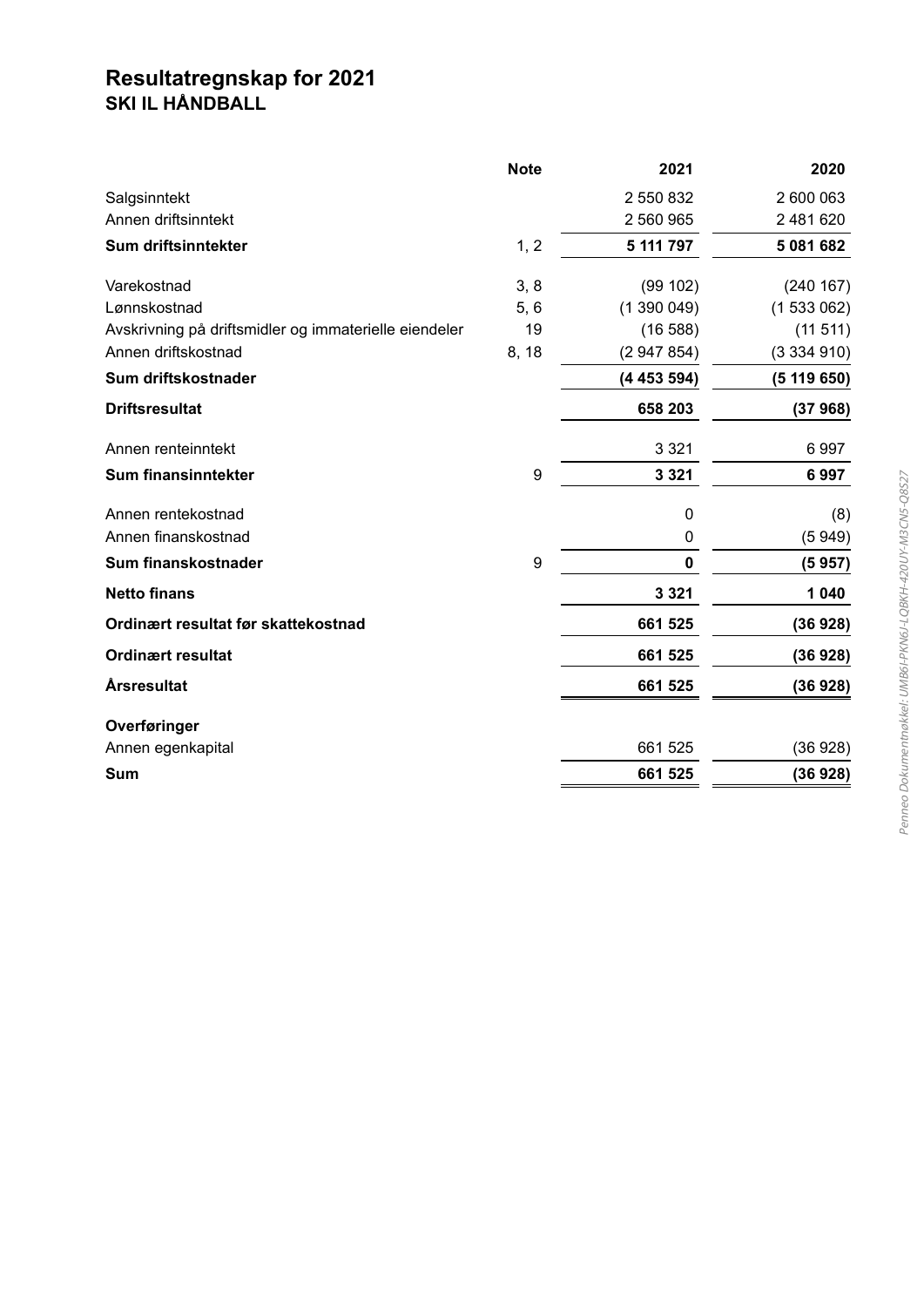#### Balanse pr. 31. desember 2021 SKI IL HÅNDBALL

|                                                      | <b>Note</b> | 2021          | 2020      |
|------------------------------------------------------|-------------|---------------|-----------|
| <b>EIENDELER</b>                                     |             |               |           |
| Anleggsmidler                                        |             |               |           |
| Varige driftsmidler                                  |             |               |           |
| Driftsløsøre, inventar, verktøy, kontormaskiner, ol. | 19          | 87 336        | 7674      |
| Sum varige driftsmidler                              |             | 87 336        | 7674      |
| Sum anleggsmidler                                    |             | 87 336        | 7674      |
| Omløpsmidler                                         |             |               |           |
| Varer                                                |             | 24 8 25       | 24 8 25   |
| <b>Sum varer</b>                                     | 4           | 24 8 25       | 24 8 25   |
| <b>Fordringer</b>                                    |             |               |           |
| Kundefordringer                                      | 10          | 193 860       | 189 427   |
| Andre fordringer                                     | 11          | 394 958       | 38 676    |
| Sum fordringer                                       |             | 588 818       | 228 103   |
| Bankinnskudd, kontanter og lignende                  | 12          | 3716173       | 3 125 685 |
| Sum bankinnskudd, kontanter og lignende              |             | 3716173       | 3 125 685 |
| Sum omløpsmidler                                     |             | 4 3 29 8 15   | 3 378 613 |
| Sum eiendeler                                        |             | 4 4 1 7 1 5 1 | 3 386 287 |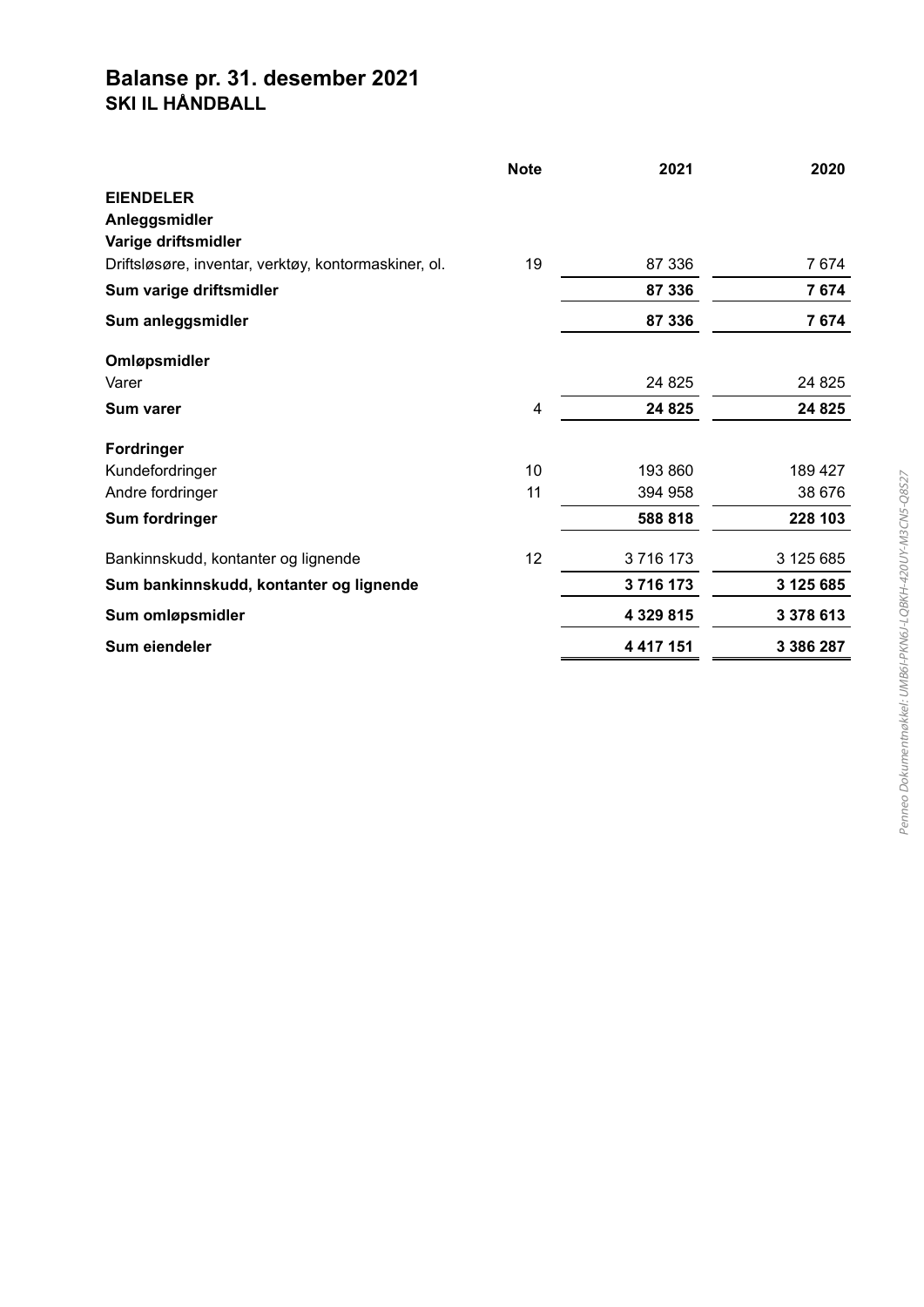#### Balanse pr. 31. desember 2021 SKI IL HÅNDBALL

|                              | <b>Note</b> | 2021          | 2020      |
|------------------------------|-------------|---------------|-----------|
| <b>EGENKAPITAL OG GJELD</b>  |             |               |           |
| <b>Egenkapital</b>           |             |               |           |
| Opptjent egenkapital         |             |               |           |
| Annen egenkapital            | 13          | 2 444 707     | 1783182   |
| Sum opptjent egenkapital     |             | 2 444 707     | 1 783 182 |
| Sum egenkapital              | 13          | 2 444 707     | 1783182   |
| Gjeld                        |             |               |           |
| Kortsiktig gjeld             |             |               |           |
| Leverandørgjeld              | 14, 16      | 948 735       | 919730    |
| Skyldige offentlige avgifter | 15          | 74 520        | 72 866    |
| Annen kortsiktig gjeld       | 17          | 949 189       | 610 509   |
| Sum kortsiktig gjeld         | 17          | 1972444       | 1 603 105 |
| Sum gjeld                    |             | 1972444       | 1 603 105 |
| Sum egenkapital og gjeld     |             | 4 4 1 7 1 5 1 | 3 386 287 |

Ski 02.03.22

| Marius Mæle<br>Styrets leder  | Andreas Vik<br>Nestleder  | <b>Bernt Dingstad</b><br>Styremedlem   |
|-------------------------------|---------------------------|----------------------------------------|
| Sylvi Hjelseth<br>Styremedlem | Lisa Kjuus<br>Styremedlem | Pål Øivind Tjernshaugen<br>Styremedlem |
| .                             |                           |                                        |

Adrian Ark Saastad Daglig leder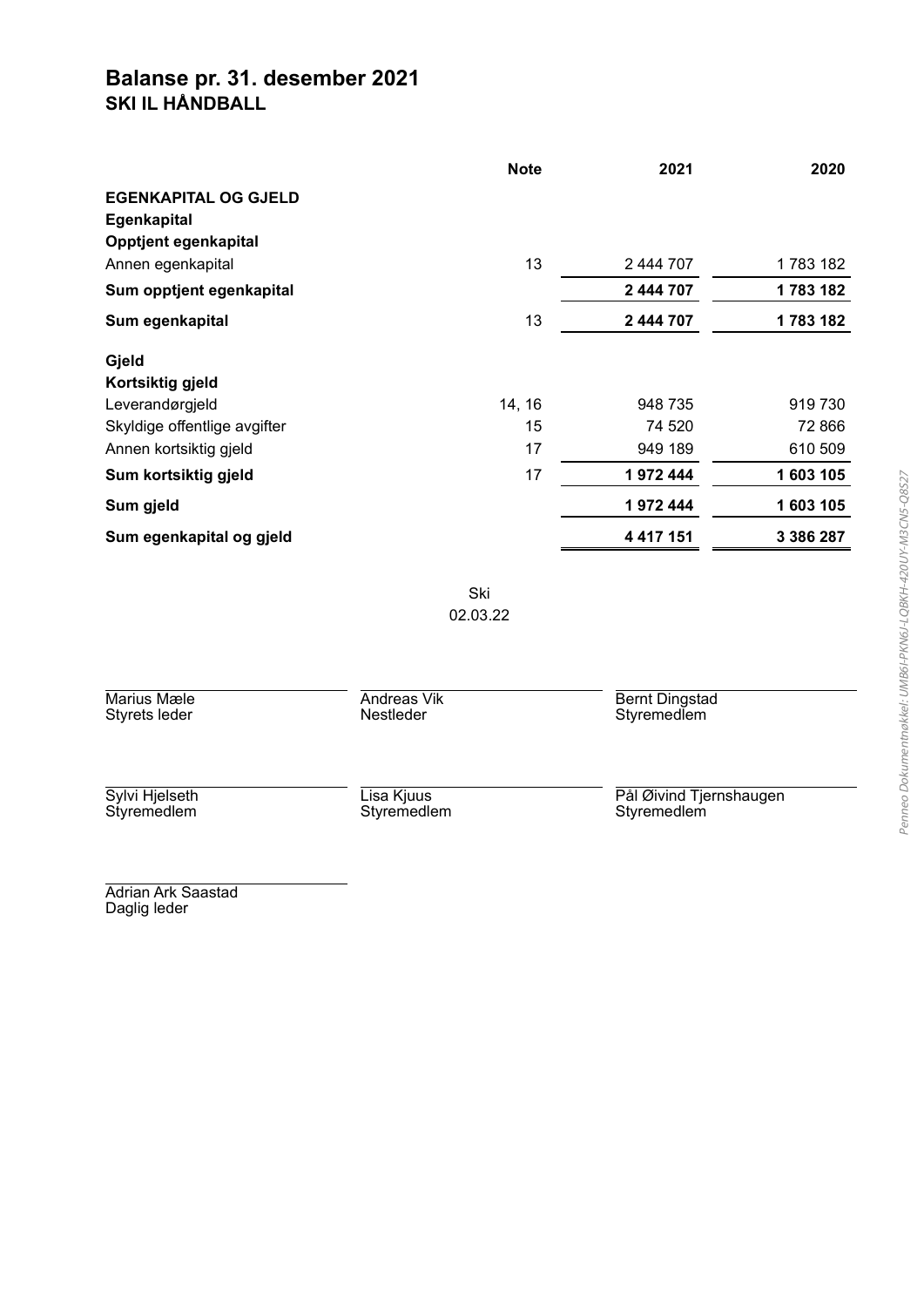#### **Noter 2021 SKI IL HÅNDBALL**

#### Regnskapsprinsipper

Årsregnskapet er satt opp i samsvar med regnskapsloven og god regnskapsskikk for små foretak. Idrettlaget følger også idrettsforbundets retningslinier for ideelle organisasioner.

#### **Salgsinntekter**

Inntektsføring ved salg av varer skjer på leveringstidspunktet. Tjenester inntektsføres etter hvert som de leveres.

#### Klassifisering og vurdering av balanseposter

Omløpsmidler og kortsiktig gjeld omfatter poster som knytter seg til varekretsløpet. For andre poster enn kundefordringer omfattes poster som forfaller til betaling innen ett år etter transaksjonsdagen. Anleggsmidler er eiendeler bestemt til varig eie og bruk. Langsiktig gjeld er gjeld som forfaller senere enn ett år etter transaksionsdagen.

Omløpsmidler vurderes til laveste av anskaffelseskost og virkelig verdi. Kortsiktig gjeld balanseføres til nominelt beløp på etableringstidspunktet.

Anleggsmidler vurderes til anskaffelseskost. Varige anleggsmidler avskrives etter en fornuftig avskrivningsplan. Anlegasmidlene nedskrives til virkelig verdi ved verdifall som ikke forventes å være forbigående. Langsiktig gjeld med unntak av andre avsetninger balanseføres til nominelt beløp på etableringstidspunktet.

#### **Fordringer**

Kundefordringer og andre fordringer er oppført i balansen til pålydende etter fradrag for avsetning til forventet tap. Avsetning til tap gjøres på grunnlag av individuelle vurderinger av de enkelte fordringene. I tillegg gjøres det for øvrige kundefordringer en uspesifisert avsetning for å dekke antatt tap.

#### Varebeholdninger

Lager av innkjøpte varer er verdsatt til laveste av anskaffelseskost etter FIFO- prinsippet og virkelig verdi. Egentilvirkede ferdigvarer og varer under tilvirkning er vurdert til variabel tilvirkningskost. Det foretas nedskriving for påregnelig ukurans.

#### Varige driftsmidler

Varige driftsmidler balanseføres og avskrives over driftsmidlenes levetid dersom de har antatt levetid over 3 år og har en kostpris som overstiger kr 15.000. Direkte vedlikehold av driftsmidler kostnadsføres løpende under driftskostnader, mens påkostninger eller forbedringer tillegges driftsmidlets kostpris og avskrives i takt med driftsmidlet.

#### Prinsippendring ref regnskapsloven § 7-35

Selskapet har endret periodisering på medlemsinntektene ellers er det ingen endringer på regnskapsprinsippene fra 2020 til 2021.

Endringen medfører en reduksjon av inntekten i 2020 på 752.437,- som vil komme i 2021.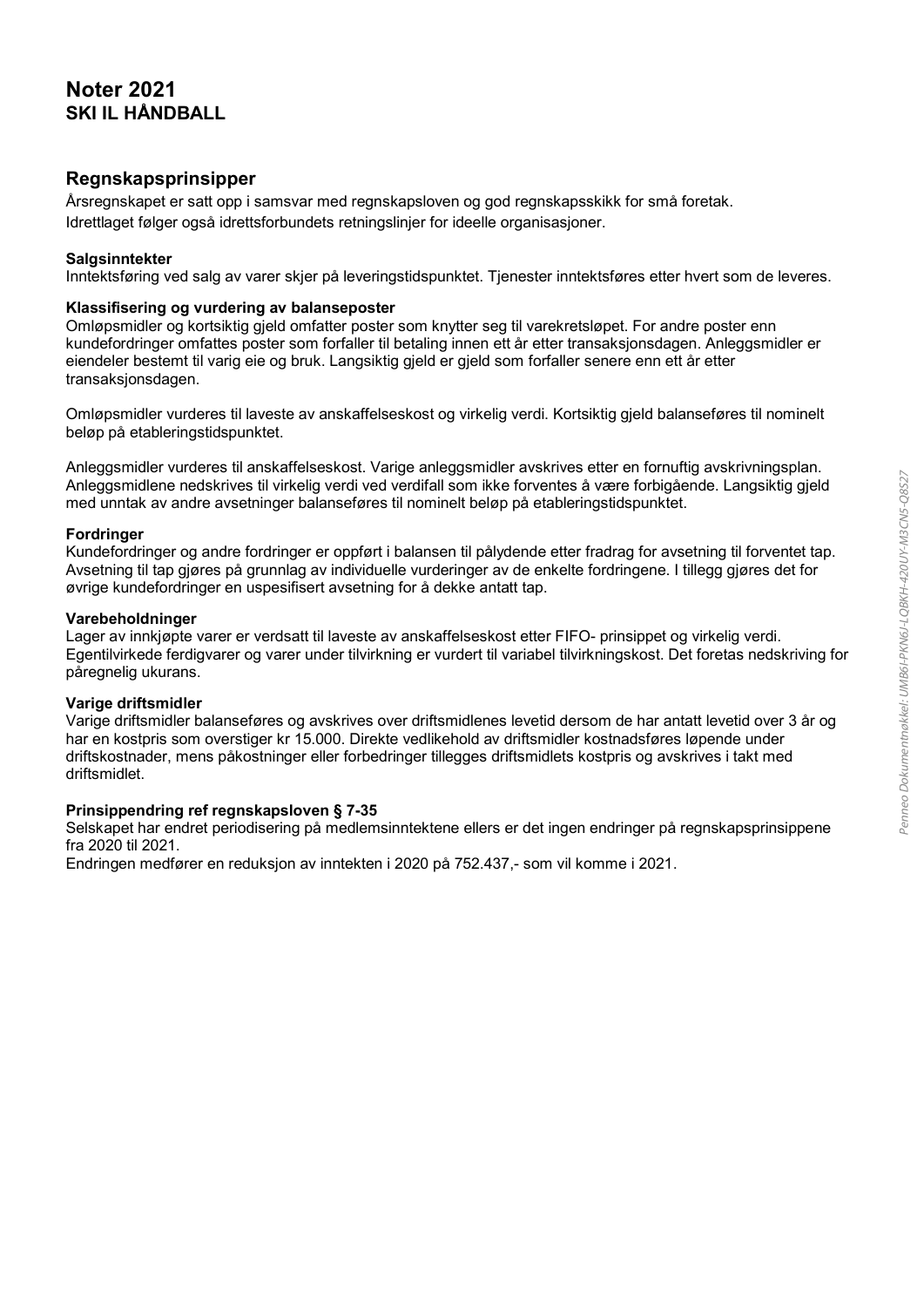#### Note 1 - Avgiftspliktige inntekter

|                                | 2021     | 2020      |
|--------------------------------|----------|-----------|
| Sponsorinntekter               | 683 188  | 437 854   |
| Sponsorinntekter - periodisert | -224 583 | $-99.167$ |
| Sum sponsorinntekter           | 458 605  | 338 687   |

#### Note 2 - Avgiftsfrie inntekter

|                                 | 2021      | 2020      |
|---------------------------------|-----------|-----------|
| Treningsavgifter                | 1 668 083 | 1491673   |
| Kioskinntekter                  | 267 244   | 260 857   |
| <b>Billettinntekter</b>         | 99 780    | 249 885   |
| Håndballcup'en Ski              | 1491089   | O         |
| Kursinntekter og lignende       | (11 098)  | O         |
| Offentlige tilskudd             | 879 040   | 2 057 020 |
| Andre driftsinntekter           | 64 808    | 258 960   |
| Inntekter natthåndball          | 0         | 0         |
| Grasrotandelen Norsk Tipping AS | 194 247   | 192 051   |
| LAM-midler                      | 0         | 232 549   |
| Sum avgiftsfrie inntekter       | 4 653 193 | 4742995   |
| Note 3 - Varekostnader          |           |           |
|                                 | 2021      | 2020      |
| Varekostnader kiosk             | 47 881    | 162 630   |
| Sum varekostnader               | 47881     | 162 630   |

#### Note 4 - Varelager

|               | 2021    | 2020    |
|---------------|---------|---------|
| Varelager     | 24 8 25 | 24 8 25 |
| Sum varelager | 24 8 25 | 24 8 25 |

#### Note 5 - Lønnskostnader etc

|                    | 2021      | 2020      |
|--------------------|-----------|-----------|
| Lønn               | 1 129 098 | 1 120 955 |
| Arbeidsgiveravgift | 169 286   | 186 483   |
| Pensjonskostnader  | 70 152    | 220459    |
| Andre ytelser      | 21 513    | 5 1 6 5   |
| <b>Sum</b>         | 1 390 049 | 1 533 062 |

#### Note 6 - Obligatorisk tjenestepensjon

Virksomheten er pliktig til å ha tjenestepensjonsordning etter lov om obligatorisk tjenestepensjon.Gjeldende pensjonsordning oppfyller kravene etter loven.

#### Note 7 - Ytelser til ledende personer

|                          | Lønn    | Pensjonsforpliktelse Annen godtgjørelse |       |
|--------------------------|---------|-----------------------------------------|-------|
| Ytelser til daglig leder | 842 022 | 35 4 62                                 | 7 772 |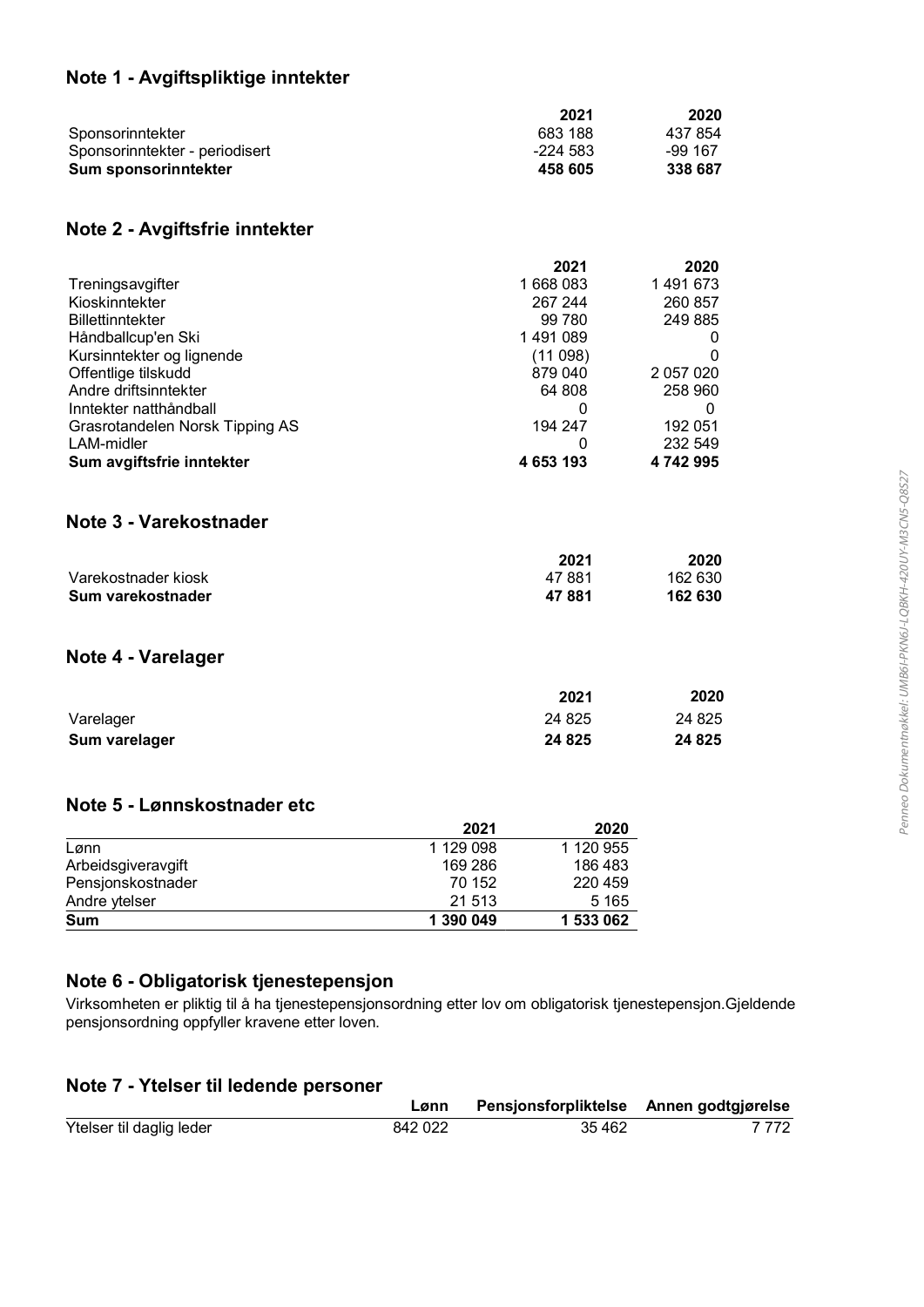#### Note 8 - Andre driftskostnader

|                                          | 2021      | 2020      |
|------------------------------------------|-----------|-----------|
| Kostnader håndballcupen Ski              | 524 225   | 345 649   |
| Påmelding seriespill, cup'er og lignende | 158 955   | 303 846   |
| Godtgjørelse trenere og dommere          | 594 967   | 846 998   |
| Leie hall (trening og arrangement)       | 263 198   | 340 854   |
| Kjøp av materiale for videresalg         | 51 222    | 77 537    |
| Kjøp av drakter                          | 149 540   | 201 661   |
| Materiell og utstyr                      | 65 274    | 41894     |
| Kjøp av tjenester fra Ski Alliansehall   | 194 891   | 492       |
| Kostnader natthåndball                   | 0         | 1 1 0 6   |
| Andre driftskostnader                    | 26 994    | 226 155   |
| Kontorkostnader - leie                   | 65 877    | 50 882    |
| Reisekostnader                           | 12 975    | 2558      |
| Dommerkostnader, serie- og cupkamper     | 140 691   | 171 956   |
| Honorarer, regnskap og revisjon          | 287 278   | 269 905   |
| Kostnader diverse arrangement            | 0         | 8 2 5 7   |
| Kurs, møter og lignende                  | 39 665    | 90 454    |
| Kjøp av instruktørtjenester              | 246 063   | 227 875   |
| Sosiale arrangement                      | 0         | 17 949    |
| Data- og kontorkostnader                 | 149 001   | 166 105   |
| Kontigenter                              | 24 010    | 19 565    |
| Gebyrer/bøter og lignende                | 4 2 5 0   | 750       |
| Avskrivning                              | 16 588    | 11 511    |
| Sum andre driftskostnader                | 3 015 664 | 3 423 959 |

#### Note 9 - Finans

| <b>Finansinntekter</b> | 2021    | 2020 |
|------------------------|---------|------|
| Renteinntekter         | 3 3 2 1 | 6997 |
| Sum finansinntekter    | 3 3 2 1 | 6997 |
| Finanskostnader        |         |      |
| Rentekostnader         | 0       |      |
| Andre finanskostnader  |         | 5957 |
| Sum finanskostnader    | 5957    |      |

#### Note 10 - Kundefordringer

Kundefordringer er vurdert til pålydende, nedskrevet med forventet tap på fordringer. Det er ikke tapsført<br>kundefordringer i løpet av 2021.

|                                         | 2021    | 2020    |
|-----------------------------------------|---------|---------|
| Kundefordringer til pålydende           | 193 860 | 189 427 |
| Avsatt til dekning av usikre fordringer |         |         |
| Netto oppførte kundefordringer          | 193 860 | 189 427 |

#### Note 11 - Andre fordringer

|                             | 2021    | 2020   |
|-----------------------------|---------|--------|
| Andre fordringer            | 325 636 | 38 676 |
| <b>Sum Andre fordringer</b> | 325 636 | 38 676 |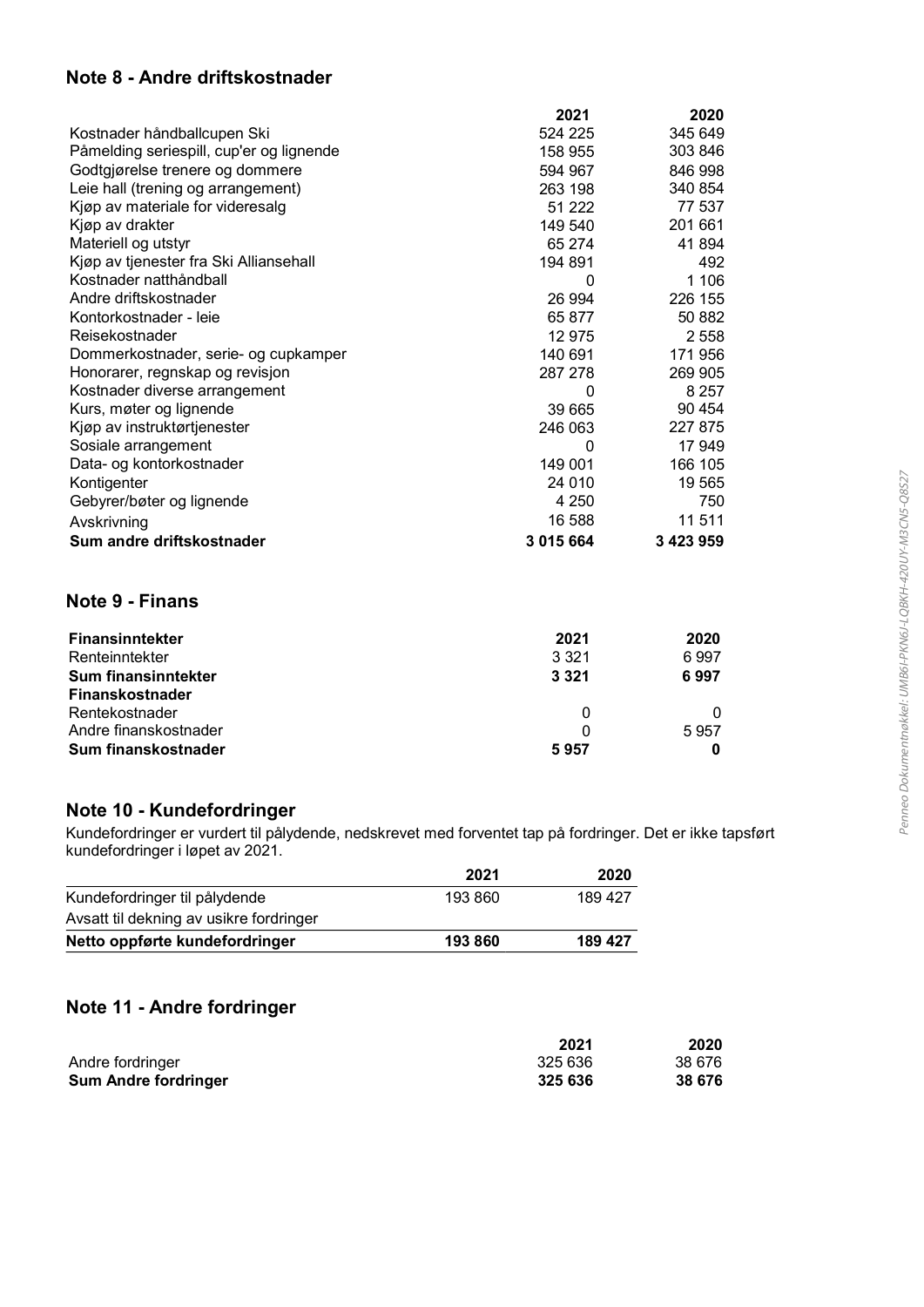#### Note 12 - Bankinnskudd

| 2021<br>2020           |
|------------------------|
| 2 208 134<br>2885930   |
| 829 227<br>798 269     |
| 31 973<br>88 324       |
|                        |
| 3 125 685<br>3 716 172 |
|                        |

#### Note 13 - Egenkapital

|                               | <b>Annen EK</b> | Sum       |
|-------------------------------|-----------------|-----------|
| Egenkapital 01.01.2021        | 1 783 182       | 1 783 182 |
| Årets resultat                | 661 525         | 661 525   |
| <b>Egenkapital 31.12.2021</b> | 2 444 707       | 2 444 707 |

#### Note 14 - Leverandørgjeld

|                     | 2021    | 2020   |
|---------------------|---------|--------|
| Leverandørgjeld     | 150 816 | 90 853 |
| Sum Leverandørgjeld | 150 816 | 90 853 |

#### Note 15 - Skyldige offentlige avgifter

|                                 | 2021    | 2020    |
|---------------------------------|---------|---------|
| Merverdiavgift                  | -69 322 | -94 737 |
| Forskuddstrekk                  | 31 647  | 87 998  |
| Arbeidsgiveravgift              | 42 873  | 79 606  |
| Sum Skyldig offentlige avgifter | 5 1 9 8 | 72867   |

#### Note 16 - Kortsiktig gjeld, til lagsmiljø

|                                     | 2021    | 2020    |
|-------------------------------------|---------|---------|
| Kortsiktig gjeld, til lagsmiljø     | 797 919 | 828 877 |
| Sum Kortsiktig gjeld, til lagsmiljø | 797 919 | 828 877 |

#### Note 17 - Kortsiktig gjeld, øvrig

|                                           | 2021     | 2020    |
|-------------------------------------------|----------|---------|
| Skyldig lønn/FP                           | 101 439  | 121 492 |
| Avsetning refusion til trenere            |          |         |
| Diverse avsetninger                       | 0        |         |
| Halleie Oppegård kommune HåndballcupenSki | 35 000   | 35 000  |
| Forskudd fra kunder                       | 812750   | 454 017 |
| Innbetalinger HCS for 2020                | $\Omega$ |         |
| Sum Kortsiktig gjeld, øvrig               | 949 189  | 610 509 |

#### Note 18 - Revisjon

|                              | 2021   | 2020   |
|------------------------------|--------|--------|
| Revisjon                     | 36 863 | 50 648 |
| Andre tjenester              |        |        |
| Sum godtgjørelse til revisor | 36 863 | 50 648 |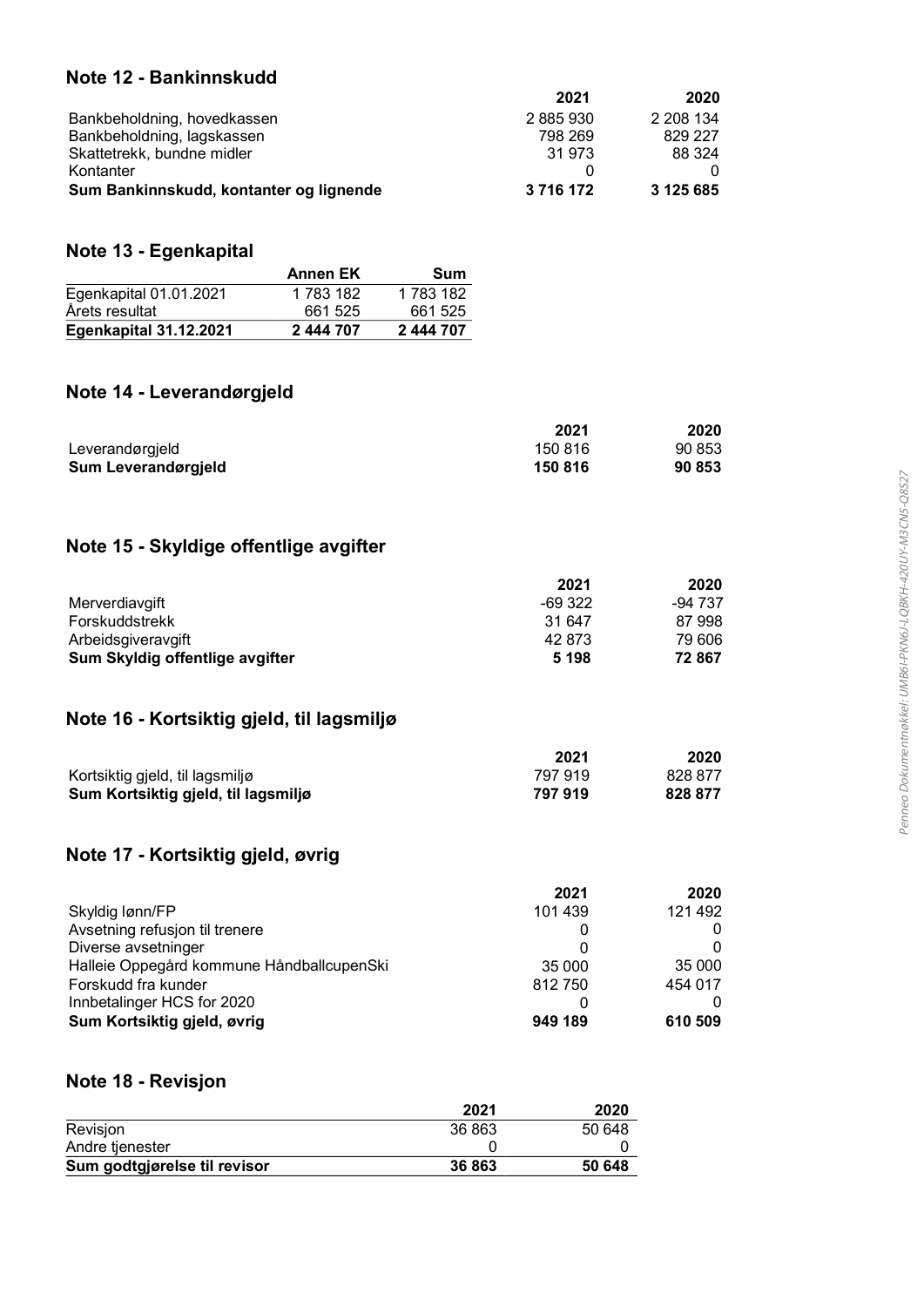### Note 19 - Spesifikasjon av varige driftsmidler

|                                  | Driftsløsøre, |
|----------------------------------|---------------|
|                                  | inventar o.l  |
| Anskaffelseskost 01.01.2021      | 34 533        |
| Tilgang i året                   |               |
| Avgang i året                    |               |
| Anskaffelseskost 31.12.2021      | 34 533        |
|                                  |               |
| Akk. av- og nedskr. 01.01.2021   | (26 859)      |
| Akkumulerte avskr. 31.12.2021    | (34 533)      |
| Balanseført verdi pr. 31.12.2021 | 0             |
| Arets avskrivninger              | (7 674)       |
|                                  |               |
| Økonomisk levetid                | 3 år          |
| Avskrivningsplan: Lineær         | 33,33 %       |